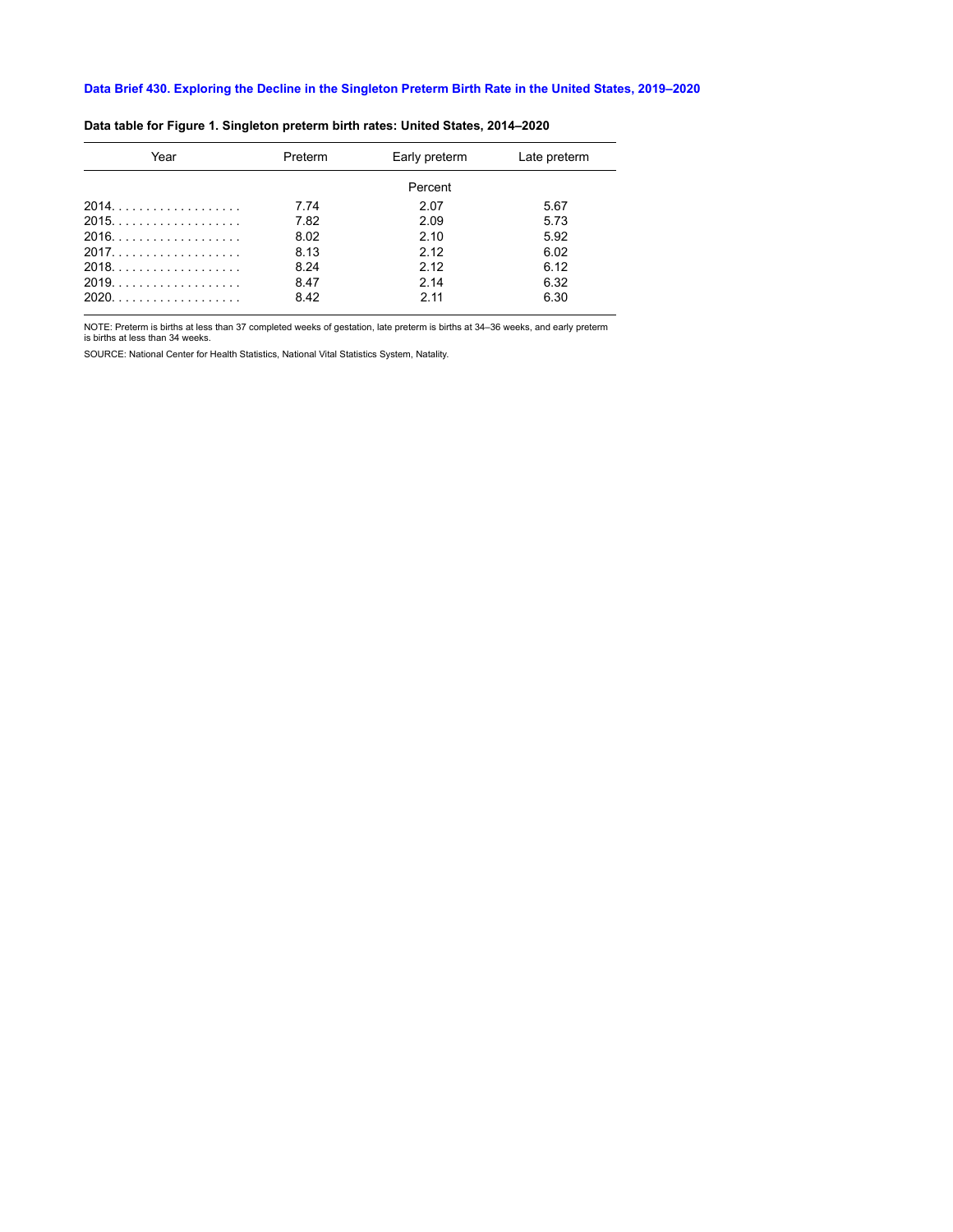#### **Data table for Figure 2. Singleton preterm birth rates, by race and Hispanic origin of mother: United States, 2019 and 2020**

| Year | Non-Hispanic<br>Black <sup>1</sup> | Non-Hispanic<br>American<br>Indian or<br>Alaska Native <sup>1</sup> | White <sup>1</sup> | Non-Hispanic Non-Hispanic<br>Asian <sup>1</sup> | Hispanic <sup>2</sup> |
|------|------------------------------------|---------------------------------------------------------------------|--------------------|-------------------------------------------------|-----------------------|
| 2019 | 12 12                              | 10.26                                                               | 7.44               | 7.32                                            | 8.60                  |
| 2020 | 12 18                              | 10.30                                                               | 7.36               | 7.29                                            | 8.54                  |

<sup>1</sup>Race and Hispanic origin are reported separately on birth certificates; people of Hispanic origin may be of any race. In this<br>table, non-Hispanic women are classified by race. Race categories are consistent with 1997 Of standards. Single race is defined as only one race reported on the birth certificate. <sup>2</sup>Includes all people of Hispanic origin of any race.

NOTE: Preterm is births at less than 37 completed weeks of gestation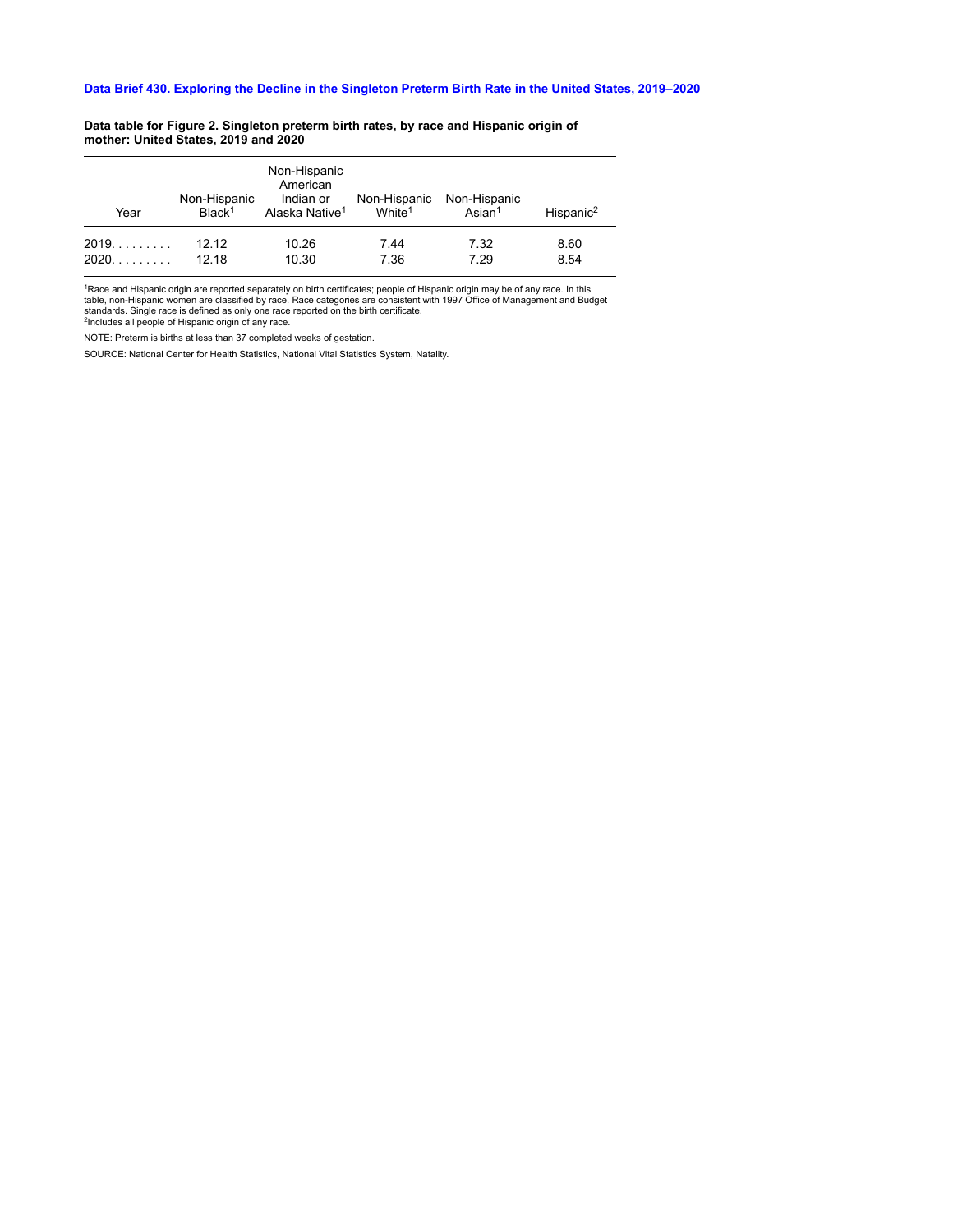| 2019 | 2020 | Percent change |
|------|------|----------------|
| 8.49 | 8.79 | 4              |
| 8.35 | 8.73 | 5              |
| 8.48 | 8.12 | -4             |
| 8.41 | 8.12 | $-3$           |
| 8.52 | 8.34 | $-2$           |
| 8.65 | 8.50 | $-2$           |
| 8.53 | 8.40 | $-2$           |
| 8.31 | 8.37 |                |
| 8.03 | 799  |                |
| 8.43 | 8.54 |                |
| 8.70 | 8.47 | -3             |
| 8.75 | 8.68 | -1             |
|      |      |                |

**Data table for Figure 3. Percent change in singleton preterm birth rates, by month of birth: United States, 2019 and 2020**

NOTE: Preterm is births at less than 37 completed weeks of gestation